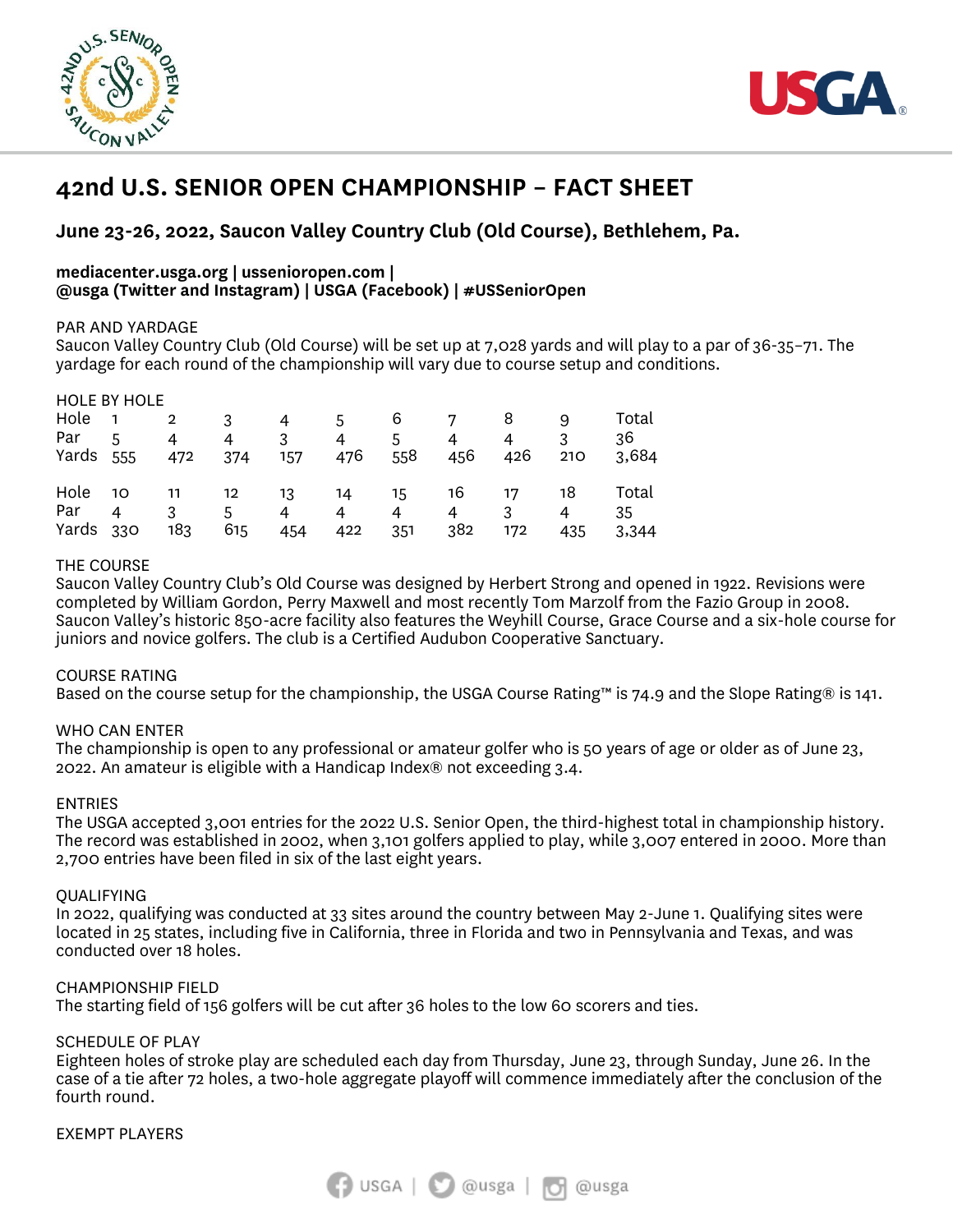There are five U.S. Open champions among the 76 players who are currently exempt from qualifying. They include two-time champions Ernie Els (1994, 1997), Retief Goosen (2001, 2004) and Lee Janzen (1993, 1998), as well as Michael Campbell (2005) and Jim Furyk (2003). Nine U.S. Open runners-up are also entered: David Duval (2009), Els (2000), Furyk (2006, 2007, 2016), Miguel Angel Jimenez (2000), Tom Lehman (1996), Davis Love III (1996), Rocco Mediate (2008), Colin Montgomerie (1994, 1997, 2006) and Jeff Sluman (1992).

Major champions are also among the group of exempt players and include Masters winners – Bernhard Langer, Mark O'Meara, Vijay Singh and Mike Weir; PGA champions – Padraig Harrington, Love III, Singh, Sluman, David Toms and Y.E. Yang; and winners of The Open Championship – Mark Calcavecchia, Darren Clarke, Duval, Els, Harrington, Lehman and O'Meara.

#### 2021 CHAMPION

After making bogey-double bogey on his second and third holes in the final round of the 41st U.S. Senior Open to lose most of a four-stroke lead, Jim Furyk got back to what has made him one of the best players of his era and the 2003 U.S. Open champion: consistency.

Furyk, 51, settled down and played 2-under-par golf over the next 11 holes at Omaha (Neb.) Country Club to restore his advantage and went on to capture the championship in his debut. The Jacksonville, Fla., resident who grew up in West Chester, Pa., completed a final round of 1-over-par 71 for a total of 7-under 273, good for a three-stroke victory over two-time U.S. Open champion Retief Goosen and 2003 Masters winner Mike Weir. The victory made Furyk the eighth man to win both the U.S. Open and U.S. Senior Open titles, joining a list that includes Jack Nicklaus, Arnold Palmer, Hale Irwin and Lee Trevino.

Furyk, who shot 64-66 in the middle rounds of the championship to build his lead, nearly holed a long putt from 75 feet on the final hole before tapping in for par, giving him his third victory as an over-50 player and first senior major.

#### PURSE

The 2021 purse was \$4 million; the winner earned \$720,000.

#### TELEVISION SCHEDULE

The 2022 U.S. Senior Open will receive at least 20 hours of broadcast coverage on NBCUniversal. Rolex will be the exclusive presenting partner of coverage for eight USGA championships, including the U.S. Senior Open. Rolex's commitment will allow uninterrupted coverage of these championships, providing fans hours of continuous live action.

| Time (Local/EDT)      |
|-----------------------|
| $2 - 7$ p.m.          |
| 10:30 p.m.-12:30 a.m. |
| $2 - 7$ p.m.          |
| 10:30 p.m.-12:30 a.m. |
| $2 - 3$ p.m.          |
| $3 - 7$ p.m.          |
| $2 - 3$ p.m.          |
| $3 - 7$ p.m.          |
|                       |

\*Peacock subscription not needed for U.S. Senior Open

#### **TICKETS**

Tickets for the 2022 U.S. Senior Open Championship are available for purchase at [ussenioropen.com.](http://www.ussenioropen.com/) Various packages are available. Championship round individual gallery tickets are \$50 (Thursday-Sunday), while practice-round tickets are \$25 (Tuesday-Wednesday).

#### **HISTORY**

This is the 42nd U.S. Senior Open Championship. The first U.S. Senior Open, played in 1980, was conducted for golfers 55 and older. The next year, the USGA lowered the minimum age to 50.

Miller Barber captured the first of his three U.S. Senior Open titles in 1982 – he also won in 1984 and 1985. The U.S. Senior Open has five two-time winners: Gary Player (1987, 1988), Jack Nicklaus (1991, 1993), Hale Irwin (1998, 2000), Allen Doyle (2005, 2006) and Kenny Perry (2013, 2017). Doyle became the championship's oldest winner in 2006 at the age of 57 years, 11 months, 14 days.

The youngest champion is Dale Douglass, who won in 1986 at the age of 50 years, 3 months, 24 days.

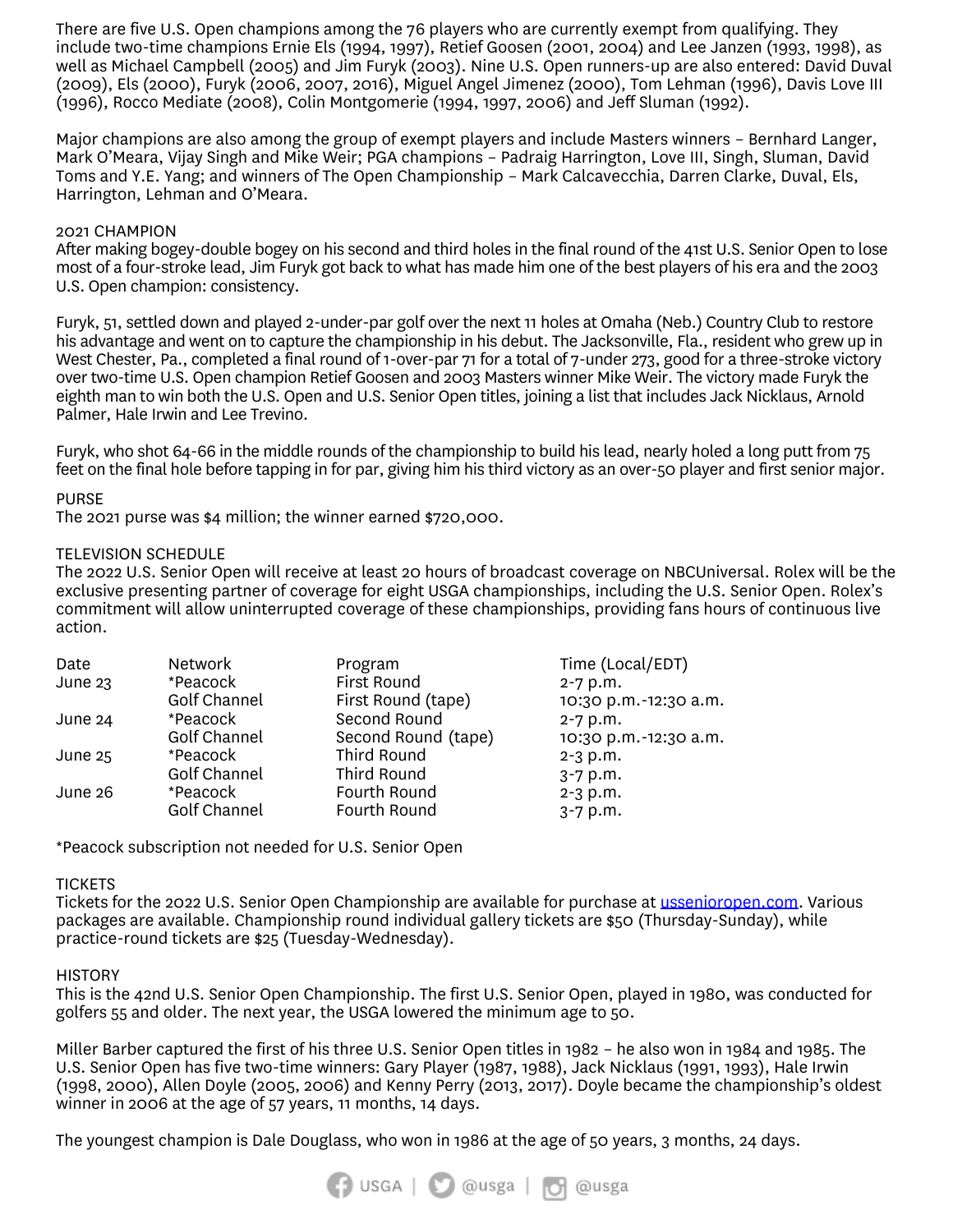# 2022 U.S. SENIOR OPEN NOTES

►Saucon Valley Country Club will be hosting its third U.S. Senior Open Championship (1992, 2000, 2022)

►The 42nd U.S. Senior Open is the 90th USGA championship to be conducted in Pennsylvania

►Jim Furyk will attempt to become the fourth player to win consecutive U.S. Senior Opens

►Saucon Valley is the first club to host the U.S. Senior Open Championship three times

# USGA AND SAUCON VALLEY COUNTRY CLUB

This is the eighth USGA championship and third U.S. Senior Open to be conducted at Saucon Valley Country Club. Larry Laoretti (1992) and Hale Irwin (2000) won the previous Senior Opens and Saucon Valley will be the first course to host the championship three times. The most recent championship was the 2014 U.S. Mid-Amateur, won by Scott Harvey. Here are the previous USGA championships held at Saucon Valley C.C.:

1951 U.S. Amateur: Billy Maxwell def. Joseph F. Gagliardi, 4 and 3 1983 U.S. Junior Amateur: Tim Straub def. John Mahon, 1 up 1987 U.S. Senior Amateur: John Richardson def. James Kite, Jr., 5 and 4 1992 U.S. Senior Open: Larry Laoretti by four strokes over Jim Colbert (275-279) 2000 U.S. Senior Open: Hale Irwin by three strokes over Bruce Fleisher (267-270) 2009 U.S. Women's Open: Eun-Hee Ji by one stroke over Candie Kung (284-285) 2014 U.S. Mid-Amateur: Scott Harvey def. Brad Nurski, 6 and 5

# USGA CHAMPIONSHIPS IN PENNSYLVANIA (90)

The U.S. Senior Open will be the 90th USGA championship contested in the state of Pennsylvania. Merion Golf Club hosted the 42nd Curtis Cup Match earlier in June. Pennsylvania is the all-time leader in USGA championship hosted, while California is second with 85.

U.S. Open (17): 1907, 1910, 1927, 1934, 1935, 1939, 1950, 1953, 1962, 1971, 1973, 1981, 1983, 1994, 2007, 2013, 2016 U.S. Women's Open (9): 1952, 1959, 1968, 1971, 1976, 1996, 2009, 2010, 2015

- U.S. Senior Open (4): 1989, 1992, 2000, 2022
- U.S. Amateur (14): 1916, 1919, 1924, 1925, 1930, 1938, 1951, 1966, 1969, 1977, 1989, 2003, 2005, 2021
- U.S. Women's Amateur (14): 1899, 1904, 1909, 1919, 1923, 1934, 1949, 1954, 1966, 1978, 1985, 2003, 2004, 2016
- U.S. Girls' Junior (5): 1949, 1954, 1966, 1985, 1998
- U.S. Junior Amateur (3): 1983, 1997, 1999
- U.S. Senior Amateur (3): 1965, 1971, 1987
- U.S. Senior Women's Amateur (6): 1962, 1972, 1983, 1987, 2001, 2012
- U.S. Mid-Amateur (2): 2014, 2016
- U.S. Women's Mid-Amateur (2): 1990, 2016
- U.S. Amateur Public Links (5): 1928, 1934, 1957, 1965, 1969
- U.S. Women's Amateur Public Links (2): 1980, 1997
- Curtis Cup Match (3): 1954, 2002, 2022
- Walker Cup Match (1): 2009

U.S. SENIOR OPENS IN MID-ATLANTIC REGION

1980: Winged Foot Golf Club (East Course), Mamaroneck, N.Y. (Roberto De Vicenzo) 1984: Oak Hill Country Club (East Course), Rochester, N.Y. (Miller Barber) 1989: Laurel Valley Country Club, Ligonier, Pa. (Orville Moody) 1990: The Ridgewood Country Club (Center and West nines), Paramus, N.J. (Lee Trevino) 1992: Saucon Valley Country Club (Old Course), Bethlehem, Pa. (Larry Laoretti) 2000: Saucon Valley Country Club (Old Course), Bethlehem, Pa. (Hale Irwin)

# OTHER CHAMPIONSHIPS AT SAUCON VALLEY

Saucon Valley Country Club hosted the Pennsylvania State Amateur in 2008, won by Mike Van Sickle, and in 2013, won by Chris Ault. Brian Kelly won the Pennsylvania Open at the club in 1987.

LONGEST U.S. SENIOR OPEN COURSES

7,269 yards, Crooked Stick G.C., second round, Carmel, Ind., 2009 7,249 yards, The Broadmoor (East Course), first round, Colorado Springs, Colo., 2018 7,248 yards, The Broadmoor (East Course), fourth round, Colorado Springs, Colo., 2008 7,241 yards, Crooked Stick G.C., first round, Carmel, Ind., 2009 7,223 yards, Crooked Stick G.C., fourth round, Carmel, Ind., 2009 7,217 yards, The Broadmoor (East Course), first round, Colorado Springs, Colo., 2008

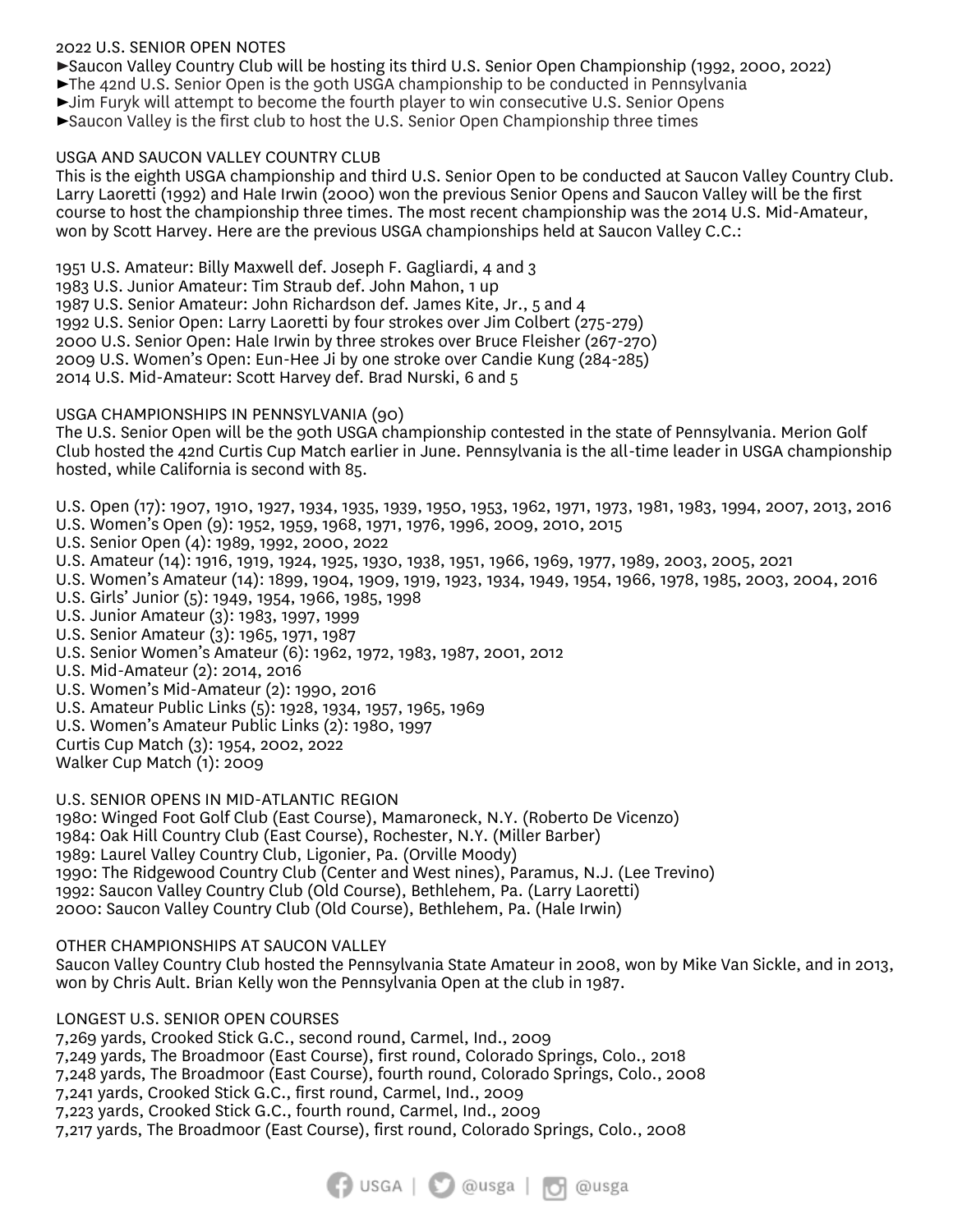7,208 yards, Crooked Stick G.C., third round, Carmel, Ind., 2009 7,192 yards, The Broadmoor (East Course), third round, Colorado Springs, Colo., 2008 7,185 yards, The Broadmoor (East Course), fourth round, Colorado Springs, Colo., 2018 7,164 yards, Inverness Club, fourth round, Toledo, Ohio, 2011 7,156 yards, The Broadmoor (East Course), third round, Colorado Springs, Colo., 2018

LONGEST PAR 3s in U.S. SENIOR OPEN HISTORY 250 yards, 5th, first round, Warren Course at Notre Dame, South Bend, Ind., 2019 244 yards, 12th, first round, The Broadmoor (East Course), Colorado Springs, Colo., 2008 240 yards, 5th, first round, Warren Course at Notre Dame, South Bend, Ind., 2019 240 yards, 3rd, second round, Omaha (Neb.) C.C., 2021 239 yards, 12th, third round, The Broadmoor (East Course), Colorado Springs, Colo., 2008 238 yards, 12th, first round, The Broadmoor (East Course), Colorado Springs, Colo., 2018 237 yards, 14th, third round, Scioto C.C., Columbus, Ohio, 2016 235 yards, 15th, second round, Inverness Club, Toledo, Ohio, 2011 235 yards, 3rd, third round, Omaha (Neb.) C.C., 2021 234 yards, 17th, fourth round, Del Paso C.C., Sacramento, Calif., 2015

LONGEST PAR 4s in U.S. SENIOR OPEN HISTORY

559 yards, 17th, first round, The Broadmoor (East Course), Colorado Springs, Colo., 2018 545 yards, 17th, second round, The Broadmoor (East Course), Colorado Springs, Colo., 2008 545 yards, 17th, third round, The Broadmoor (East Course), Colorado Springs, Colo., 2008 538 yards, 17th, second round, The Broadmoor (East Course), Colorado Springs, Colo., 2018 532 yards, 17th, fourth round, The Broadmoor (East Course), Colorado Springs, Colo., 2018 517 yards, 17th, third round, The Broadmoor (East Course), Colorado Springs, Colo., 2018 510 yards, 17th, first round, The Broadmoor (East Course), Colorado Springs, Colo., 2008 503 yards, 10th, first round, The Broadmoor (East Course), Colorado Springs, Colo., 2018 502 yards, 10th, fourth round, Omaha (Neb.) C.C., 2013 502 yards, 10th, second round, The Broadmoor (East Course), Colorado Springs, Colo., 2018

LONGEST PAR 5s IN U.S. SENIOR OPEN HISTORY

627 yards, 15th, third round, Del Paso C.C., Sacramento, Calif., 2015 608 yards, 7th, Brooklawn Country Club, Fairfield, Conn., 1987 608 yards, 6th, Canterbury Golf Club, Beachwood, Ohio, 1996 608 yards, 3rd, first round, The Broadmoor (East Course), Colorado Springs, Colo., 2018 608 yards, 3rd, fourth round, The Broadmoor (East Course), Colorado Springs, Colo., 2018 604 yards, 15th, first round, Del Paso Country Club, Sacramento, Calif., 2015 601 yards, 3rd, first round, The Broadmoor (East Course), Colorado Springs, Colo., 2008 601 yards, 3rd, fourth round, The Broadmoor (East Course), Colorado Springs, Colo., 2008 600 yards, 5th, second round, Crooked Stick Golf Club, Carmel, Ind., 2009 600 yards, 5th, fourth round, Crooked Stick Golf Club, Carmel, Ind., 2009 600 yards, 14th, first round, Oak Tree National, Edmond, Okla., 2014

WINNERS OF U.S. OPEN AND U.S. SENIOR OPEN Billy Casper (1959, 1966 U.S. Open; 1983 U.S. Senior Open) Jim Furyk (2003 U.S. Open; 2021 U.S. Senior Open) Hale Irwin (1974, 1979, 1990 U.S. Open; 1998, 2000 U.S. Senior Open) Orville Moody (1969 U.S. Open; 1989 U.S. Senior Open) Jack Nicklaus (1962, 1967, 1972, 1980 U.S. Open; 1991, 1993 U.S. Senior Open) Arnold Palmer (1960 U.S. Open; 1981 U.S. Senior Open) Gary Player (1965 U.S. Open; 1987, 1988 U.S. Senior Open) Lee Trevino (1968, 1971 U.S. Open: 1990 U.S. Senior Open)

THE LAST TIME IT HAPPENED AT THE SENIOR OPEN Colin Montgomerie – the last international winner (2014) Allen Doyle – the last to defend title successfully (2006) Jim Furyk – the last to win on his first attempt (2021) David Toms – the last to win on his second attempt (2018) Olin Browne – the last start-to-finish winner with no ties (2011) Hale Irwin – the last winner to birdie the 72nd hole to win by one stroke (1998) Gary Player – the last winner without a round in the 60s (1988)